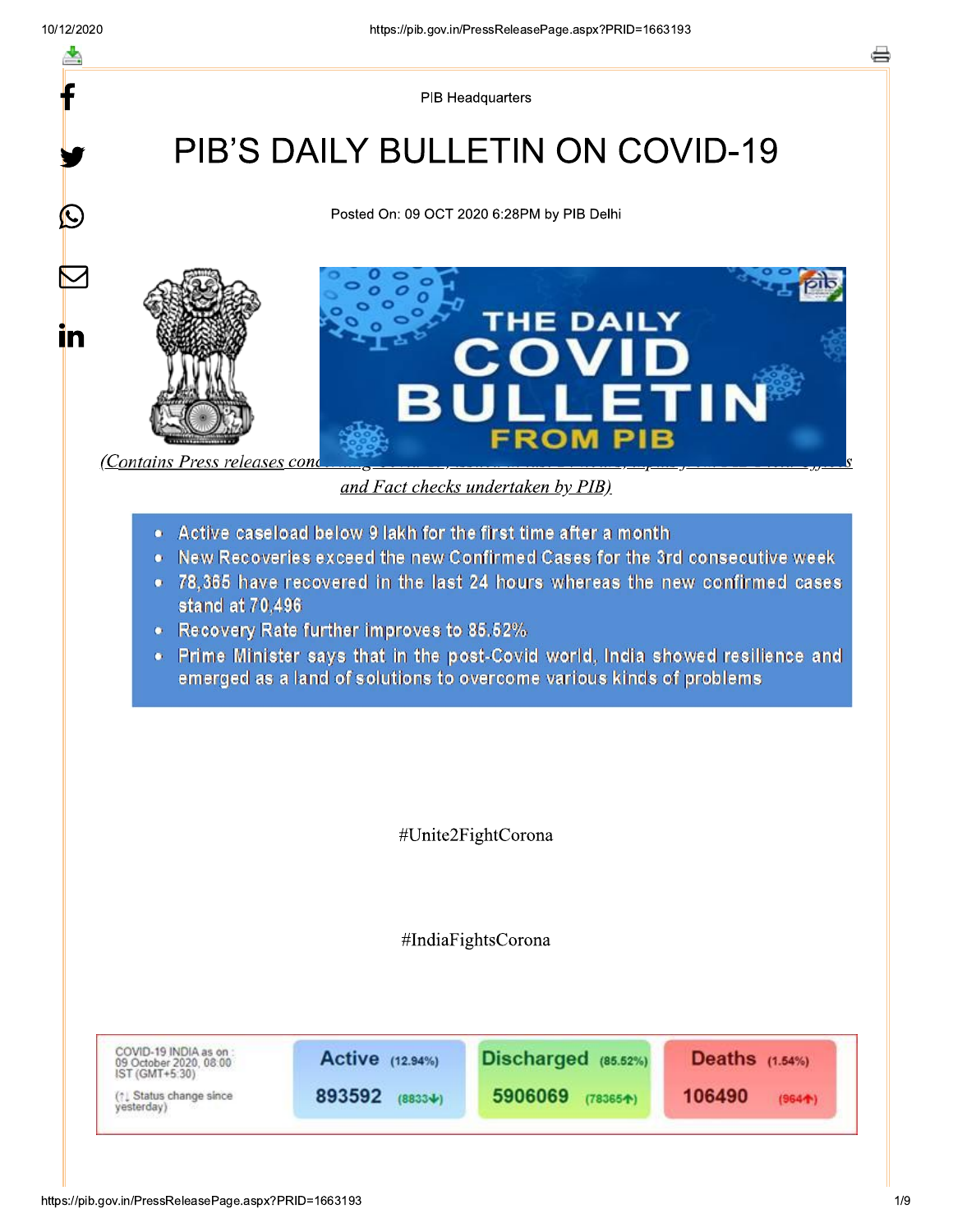

India on a steady trajectory of continuously declining Active Cases; Active caseload below 9 lakh for the first time after a month; New Recoveries exceed the new Confirmed Cases for the 3rd consecutive week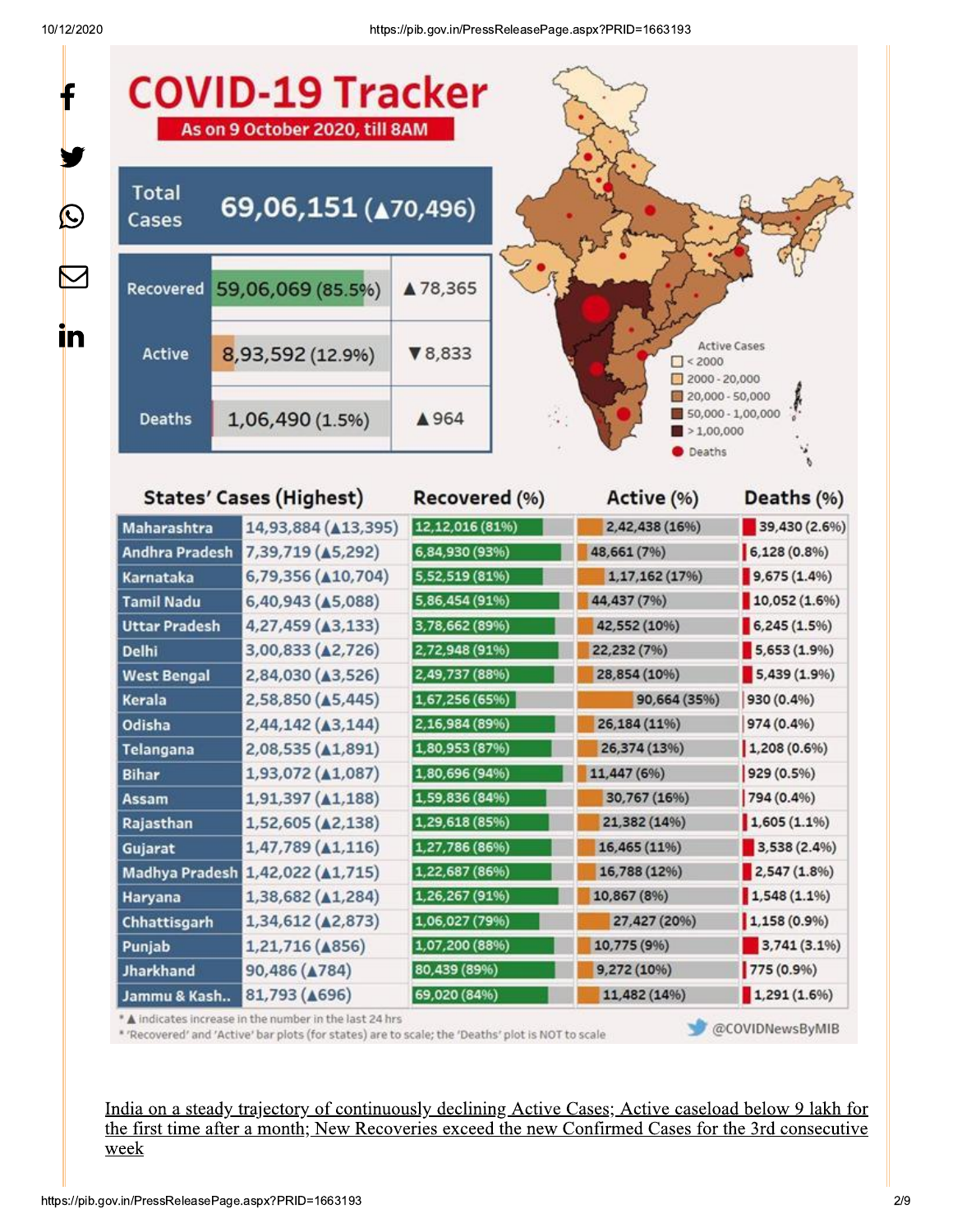$\bigcirc$ 

 $\blacktriangledown$ 

 $\mathbf{m}$ 

#### https://pib.gov.in/PressReleasePage.aspx?PRID=1663193

India continues to report a trend of steadily dipping active cases. After a month, for the first time, active cases fall below the 9 lakh mark. India registered 8.93 lakh active cases today after registering 8.97 lakh on  $9<sup>th</sup>$  September. Presently the active cases stand at 8,93,592 and comprise merely 12.94% of the total positive cases of the country demonstrating a steady falling percentage of the total cases. The declining trend of the percentage active cases is commensurately supported by rising percentage of recovered cases. The total recovered cases stand at 59,06,069. The gap between Recovered cases and Active cases has crossed 50 lakh (50,12,477). With increasing number of recoveries, this gap is continuously widening. Higher number of recoveries has aided the national Recovery Rate to further improve to 85.52%. 78,365 have recovered and discharged in the last 24 hours whereas the new confirmed cases stand at 70,496.75% of the new recovered cases are observed to be concentrated in 10 States/UTs viz. Maharashtra, Karnataka, Kerala, Andhra Pradesh, Tamil Nadu, Uttar Pradesh, Odisha, West Bengal, Delhi, and Madhya Pradesh. Maharashtra alone has contributed the maximum with more than 15,000 single day recovery. 78% of the new cases are from reported 10 States and UTs. Maharashtra continues to be the State reporting a very high number of new cases with more than 13,000 cases followed by Karnataka with more than 10,000 cases. 964 case fatalities have been reported in the past 24 hours. Of these, **nearly 82%** are concentrated in ten States/UT. More than 37% of new fatalities reported are from Maharashtra (358 deaths).

For details:

#### PM greets Indian Foreign Service officers on IFS Day

The Prime Minister, Shri NarendraModi has greeted the Indian Foreign Service officers on IFS Day. In a tweet, the Prime Minister said, "On IFS day, greetings to all Indian Foreign Service officers. Their work towards Serving the Nation, furthering national interests globally are commendable. Their efforts during Vande Bharat Mission and other COVID related help to our citizens and other nations is noteworthy."

For details:

#### In a landmark event, PM to launch physical distribution of Property Cards under the SVAMITVA Scheme on 11th October

In a historic move set to transform rural India and empower millions of Indians, Prime Minister Shri NarendraModi will launch the physical distribution of Property Cards under the SVAMITVA Scheme on 11th October, via video conferencing. The launch will enable around one lakh property holders to download their Property Cards through the SMS link delivered on their mobile phones. This would be followed by physical distribution of the Property Cards by the respective State governments. These beneficiaries are from 763 villages across six States including 346 from Uttar Pradesh, 221 from Haryana, 100 from Maharashtra, 44 from Madhya Pradesh, 50 from Uttarakhand and 2 from Karnataka. Beneficiaries from all these states except Maharashtra will receive the physical copies of the Property Cards within one day - Maharashtra has a system of recovering the nominal cost of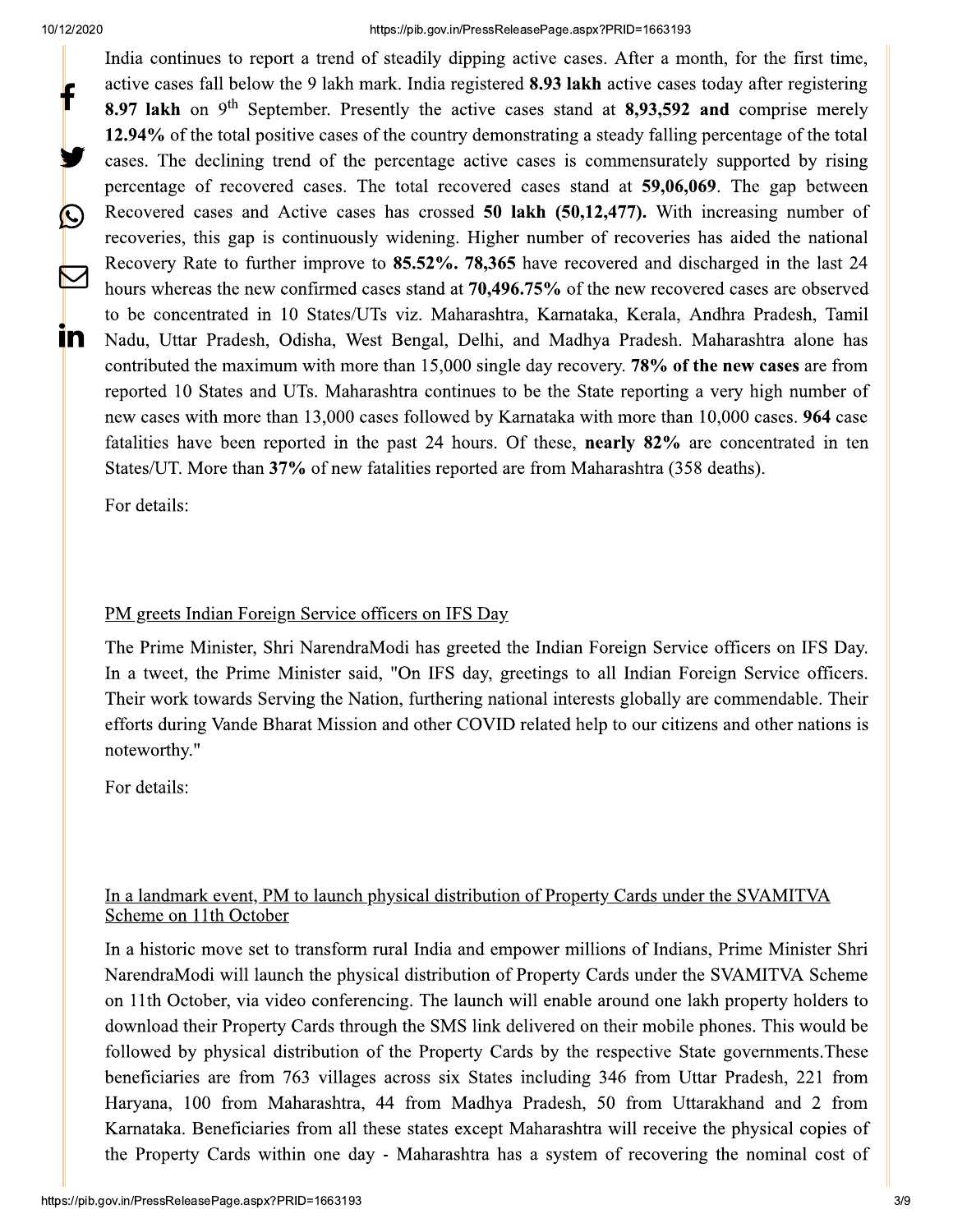$\bigcirc$ 

<u>in</u>

Property Card, so it will take a month's time. The move will pave the way for using property as a financial asset by villagers for taking loans and other financial benefits. Also, this is the first time ever that such a large-scale exercise involving the most modern means of technology is being carried out to benefit millions of rural property owners. Prime Minister will also be interacting with some of the beneficiaries during the event. Union Minister for Panchayati Raj will be present on the occasion. The programme will commence from 11 AM.

For details:

#### PM delivers Keynote address at Invest India Conference in Canada

Prime Minister Shri NarendraModi delivered the keynote address at Invest India Conference in Canada through video conference yesterday. The Prime Minister said India is undisputedly the only country shining in all their investment parameters like having political stability, investment and business friendly policies, transparency in governance, skilled talent pool and a large market. He said there is an opportunity for everyone including Institutional Investors, manufacturers, supporters of innovation ecosystems and infrastructure companies. The Prime Minister said in the post-Covid world, India showed resilience and emerged as a land of solutions to overcome various kinds of problems related to manufacturing, supply chains, etc. He added, despite disrupted logistics, money was directly delivered into bank accounts of over 400 million farmers, women, poor and needy people within a matter of days. He listed various initiatives taken by the Government to overcome the disruption owing to the pandemic and stressed that this shows the strength of governance structures and systems that have been built over the last few years. The Prime Minister said while the entire country was in a stringent lockdown, India was providing medicine to around 150 countries and played the role of the pharmacy to the world. He added during March-June of this year, agricultural exports rose by 23%. He said before the pandemic, India hardly manufactured PPE kits but today not only does India manufacture millions of PPE kits every month, it exports them too. He committed to ramping up production and helping the entire world in vaccine production for Covid-19.

For details:

Prime Minister's key note address at Invest India Confernce in Canada For details:

#### **ECI Relaxes Public Notice Time Period for Registration of Political Parties**

Election Commission of India has given a relaxation and has reduced the notice period from 30 days to 7 days for the parties who have published their public notice on or before 07.10.2020. For all parties, including those which have already published their Public Notice in less than 7 days prior to 07.10.2020, objection, if any, can be submitted latest by 5.30 PM on  $10^{th}$  October, 2020 or by the end of the originally provided 30 days period, whichever is earlier. Since ECI announced General Elections for the Legislative Assembly of Bihar, 2020 on  $25<sup>th</sup>$  September, 2020, it has been brought to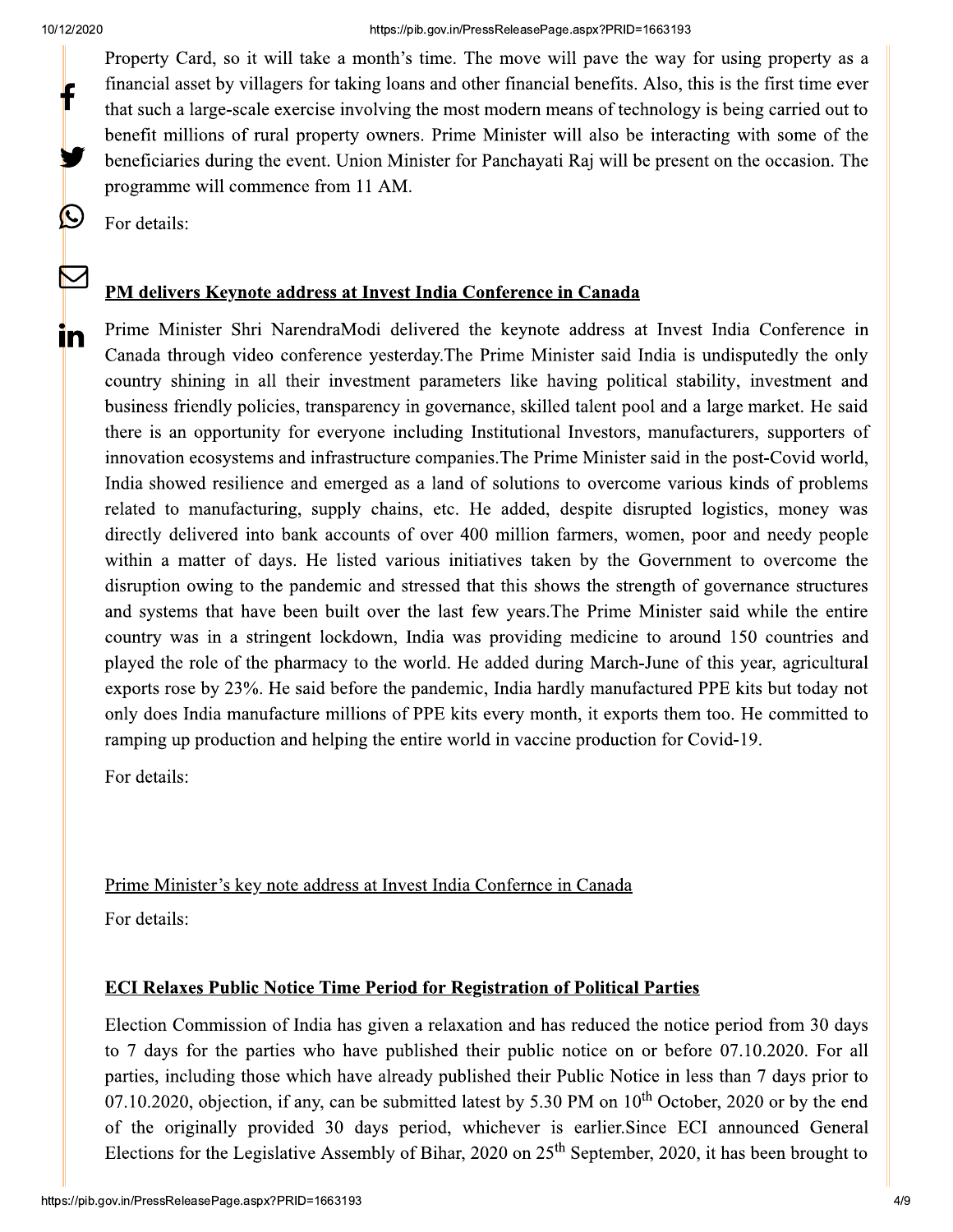$\mathbf C$ 

 $\sum$ 

<u>in</u>

the notice of the Commission that in view of prevailing restrictions on account of Covid -19, there was dislocation and delay in moving applications for registration, which in turn led to delay in registration as a Political Party. Therefore, after considering all aspects of the matter, Commission relaxed the Public Notice Time period. This relaxation will remain in force till 20<sup>th</sup> October, 2020, the last date of nomination for Phase 3 of the General Election to the Legislative Assembly of State of Bihar.

For details:

#### Satisfied with arrangements, Indian archers looking to find momentum after returning to practice post lockdown

Sporting facilities have been opened across the country, with special emphasis on India's Olympic hopefuls after being shut due to the lockdown imposed by the coronavirus. India's men's and women's recurve archers have been training at Pune's Army Sports Institute. The camp for the Archery team commenced on August 25 and the archers are very happy to be back training again.

For details:

#### MoRTH constructs 3951 km roads in first six months of 2020-21; achieves a rate of 21.60 km per day despite COVID-19 difficulties

The Ministry of Road Transport and Highways has successfully completed construction of road length of 3951 km during the first six months of this fiscal year (April-Sept period). It has achieved a construction pace of 21.60 km per day despite COVID-19 difficulties. The Ministry has set an ambitious target of constructing 11,000 km road length during this fiscal year.

For details:

### Union Labour Minister addresses first meeting of Expert Group on Labour Bureau Surveys

Shri Santosh Kumar Gangwar, Minister of State (Independent Charge) for Labour & Employment addressed the first meeting of the Expert Group on Labour Bureau surveys yesterday. The expert group consisting of eminent economists, statisticians and Government functionaries, has been constituted for a period of three years for providing technical guidance to Labour Bureau with respect to surveys on migration, professional bodies, domestic workers and other surveys. While expressing deep concern over the difficulties faced by migrant workers in these pandemic times, he called upon the need for having reliable data on these workers and the issues being faced by them especially in the wake of COVID-19 pandemic. The database will enable the Government to devise pragmatic solutions to improve their conditions and plan employment opportunities for them.

For details: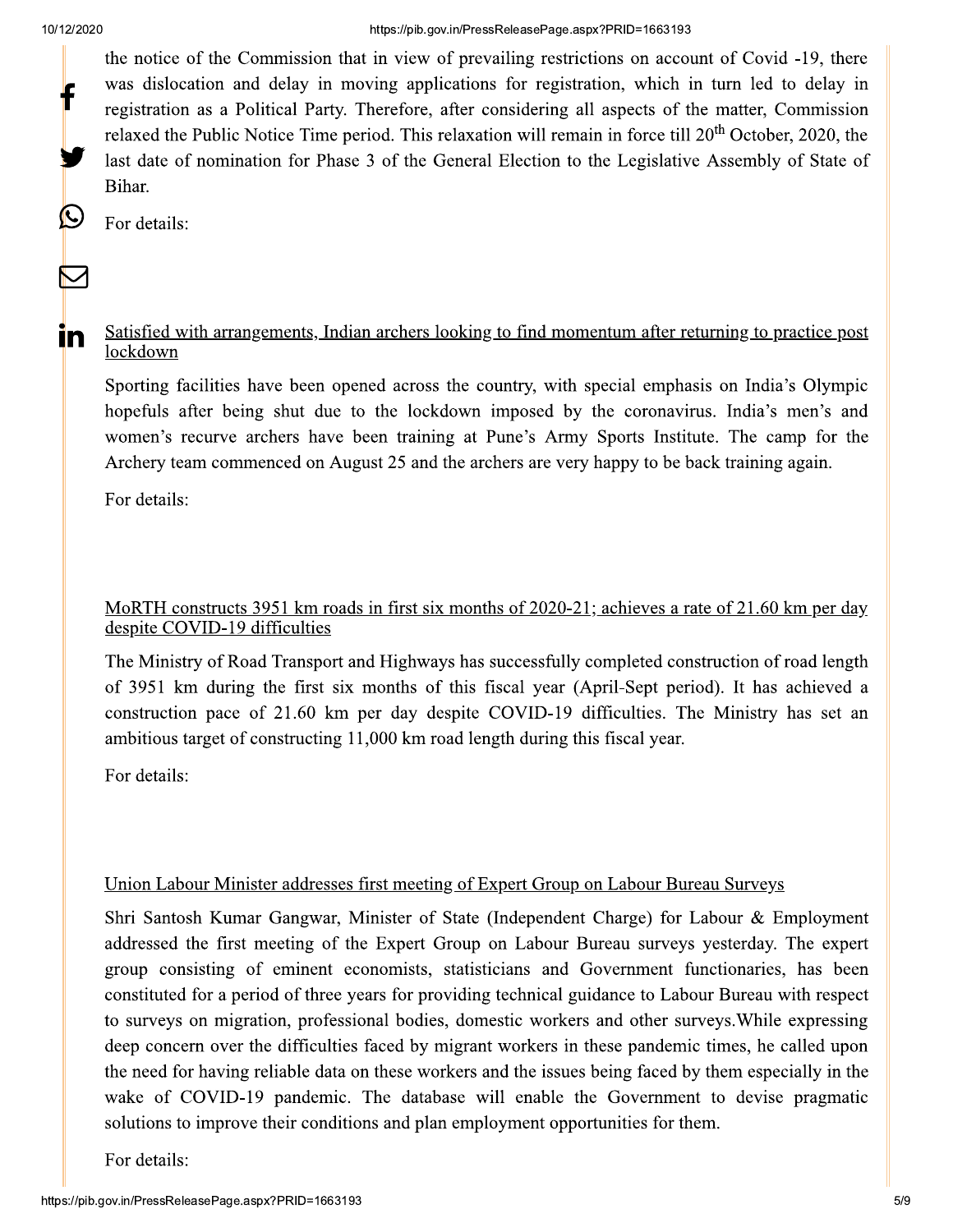https://pib.gov.in/PressReleasePage.aspx?PRID=<br> **INPUTS FROM PIB FIELD OFFICES**<br>
den drop of Covid-19 positivity rate from 14% to 8% l<br>
alth experts are of the view that a conclusion can be<br>
covid positive figures. The sta Kerala: The sudden drop of Covid-19 positivity rate from  $14\%$  to  $8\%$  has led to debates in the state the field the sector. Health experts are of the view that a conclusion can be reached only after a week's observation of the Covid positive figures. The state government is also of the opinion the sudden dip in the positivity rate after being high for a prolonged period need not be taken seriously as it may be a single day phenomenon. It has given directions to all districts to keep the positivity rate below 10%. Meanwhile, three more fatalities were reported today in the state taking the death toll to 933. A day after **1** eporting over 10,000 new Covid cases, the state saw a small dip in the daily-COVID tally yesterday with 5445 cases and 7003 recoveries, the highest single day figure so far. At present, there are  $90,579$  $\mathbf{r}$  . w

- **P** patients undergoing treatment and 2.71 lakh people under observation across the state.<br>A Tamil Nadu:Out of around two lakh migrant workers, who left for their natives in diff Tamil Nadu:Out of around two lakh migrant workers, who left for their natives in different parts of the country after the outbreak of the pandemic and the subsequent closure of industries, 47,000 have returned to the Coimbatore district in the past one month. People in the Belur village of Salem announced that they have imposed self-lockdown in their locality here on Thursday due to the increasing spread of Covid-19 infection. The Tamil Nadu e-governance agency (TNeGA) on Friday expressed its keenness to develop the first voice user interface (VUI) by the government in Tamil to help residents fill up forms to avail government services.
- Karnataka: Bangalore urban sees highest single day surge with 5121 cases being reported yesterday. Active cases dip in 12 districts and continue to rise in most other districts. Opposition leader Siddaramiah wrote a letter to Education Minister S Suresh Kumar and urged not to open schools till the Covid situation comes to control. Meanwhile Karnataka State Commission For Protection of Child Rights has written letter to department of primary education recommending that no examination should be conducted this academic year due to Covid.
- Andhra Pradesh: Spreading the three key messages of wearing mask, following physical distancing and maintaining hand hygiene several offices of government and PSUs undertake pledge to adhere with the norms to prevent virus spread. TDP president N Chandrababu Naidu in a statement emphasized on taking preventive measures and the need to make more serious efforts by the state in order to save the lives of people as there is a threat of second Covid wave. YSR Congress party MLA BhumanaKarunakar Reddy from Tirupathi has been re-infected with coronavirus for a second time in the last one-and-a-half months.
- Telangana: 1891 new cases, 1878 recoveries  $\&$  7 deaths reported in the last 24 hours; out of 1891 cases, 285 cases reported from GHMC. Total cases: 2,08,535; Active cases: 26,374; Deaths: 1208; Discharges  $1,80,953$ . In a significant step, organ transplantations will be done free of cost in government hospitals. These critical procedures will now be brought under the Aarogyasri health scheme.
- Maharashtra: In a unique association, the BrihanMumbai Municipal Corporation and Google have collaborated to mark Containment Zones in the city on the Google Maps. The availability of this information on Google Maps will further make access easy for the Mumbaikars while on the move with just one click. With the awareness campaign on Covid-19 taking the shape of a Jan Andolan, the drivers of the iconic black and yellow taxis too have become part of this movement. Informative pamphlets have been pasted in the taxis to make people aware about the do's and don'ts to prevent Covid-19 infection.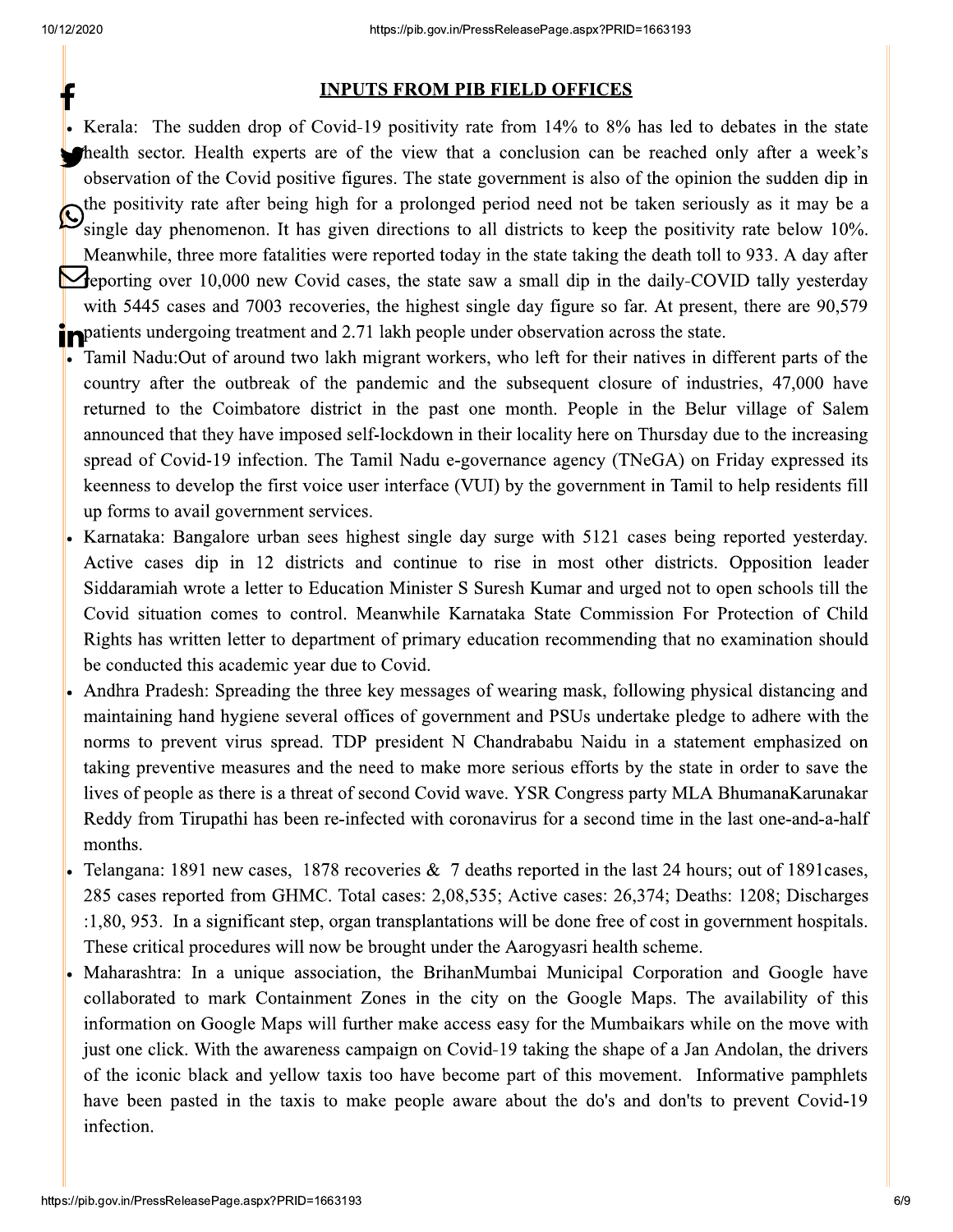- Gujarat: In Gujarat, the State Government has decided to permit private laboratories to conduct Rapid
- Antibody Tests. According to notification issued, the Chief Health Officers in districts or Municipal Corporations will grant permission to private laboratories, which fulfills certain conditions. Gujarat government has also decided to permit private laboratories to conduct ELISA and CLIA antibody tests. Gujarat has 16,487 active Covid cases.

Madhya Pradesh: In Madhya Pradesh, as per the fresh set of COVID-19 guidelines, issued by the Union

Home Ministry, the State Government has also relaxed the restriction on gathering of more than 100 people at political rallies. However, it will be mandatory for the organizers to enforce appropriate physical distancing.

Chhattisgarh: The Chhattisgarh Government has abolished the obligation of Quarantine for persons coming to Chhattisgarh from other states. The state government has also decided not to open schools at

- **In** present, in the wake of the prevailing situation due to spread of coronavirus in the state. The decision was taken at a meeting of the state cabinet held on Thursday. The cabinet has also decided that the major event to be held to mark the foundation day of Chhattisgarh on November 1 every year will not be held this year.
- Assam: In Assam, 1188 more people tested positive for COVID-19 and 2198 patient discharged yesterday. Total cases rise to 191397, active 30767 and death 794.
- Meghalaya: In Meghalaya, total active case 2369 and recovered 4832.
- Nagaland: In Nagaland, 21 more people tested positive for COVID-19

## **FACT CHECK**

| are not empowered to confer any degree.<br>Check the list here: ugc.ac.in/pdfnews/395808                                                                                                                                                                                                                                                                                                                                                                                                                                                                                                                                                                                                                                                                                                                                                                                                                                                                                                                                   |                                                                                                                                              |
|----------------------------------------------------------------------------------------------------------------------------------------------------------------------------------------------------------------------------------------------------------------------------------------------------------------------------------------------------------------------------------------------------------------------------------------------------------------------------------------------------------------------------------------------------------------------------------------------------------------------------------------------------------------------------------------------------------------------------------------------------------------------------------------------------------------------------------------------------------------------------------------------------------------------------------------------------------------------------------------------------------------------------|----------------------------------------------------------------------------------------------------------------------------------------------|
| Students and Public at large are bandle informed that persontly following 24 self-ersted, approximated<br>institutions are flaschooling in contraversities of the UGC Act, which have been declared as fake serversities and these<br>are not empowered to confer any degree:<br>Commercial University Ltd. Daryagani, Delhi<br>United Nations University, Delle:<br>Vocational University, Delhi<br>ADR-Centric Artifical University, ADR House, 83, Gopula Towar, 23, Raymans Place, New Delhi -<br>110,008<br>Indian Institution of Science and Engineering, New Hells).<br>6. Vitterskerms Open University for Self-employment, India, Rozgar Sewaush<br>Opp. GTK Dayot. New DeBi - 110 033<br>7. Adhoutesik Vishwaykhydaya (Spiritual University), 231-333. Please J.<br>Robins, Delta' - 110 085.<br><b>Karnataka</b><br>E. Badagarol Sarkar World Open University Education Society, Golask, B<br><b>Nazala</b><br>38. John's University, Kichenstum, Kerala<br><b>Barnshirn</b><br>6 Roja Arabic University, Nagna | contravention of the<br>UGC act.<br>These universities<br>are FAKE and are not<br>empowered to confer<br>any degree.<br><b>#PIBFactCheck</b> |
| Word Benga<br>11. Indian Intilluin of Alternative Medicine, 80, Chowrington Road, Kolkat<br>[2. Heilftals of Alternative Medicine and Research, B.A. Diamond Harbor Road B.<br>Thakurmokie: Kolkans - 700 063                                                                                                                                                                                                                                                                                                                                                                                                                                                                                                                                                                                                                                                                                                                                                                                                              |                                                                                                                                              |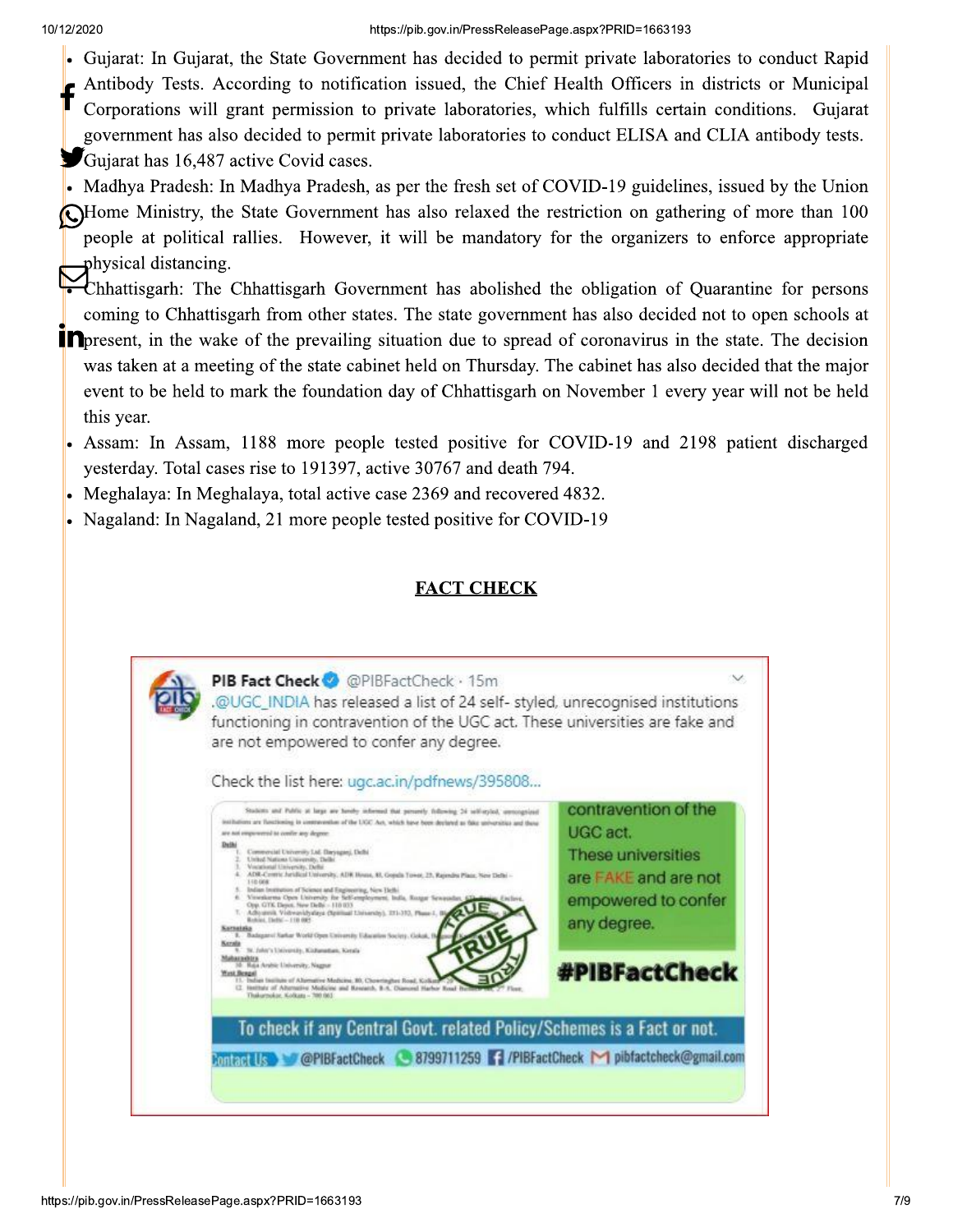